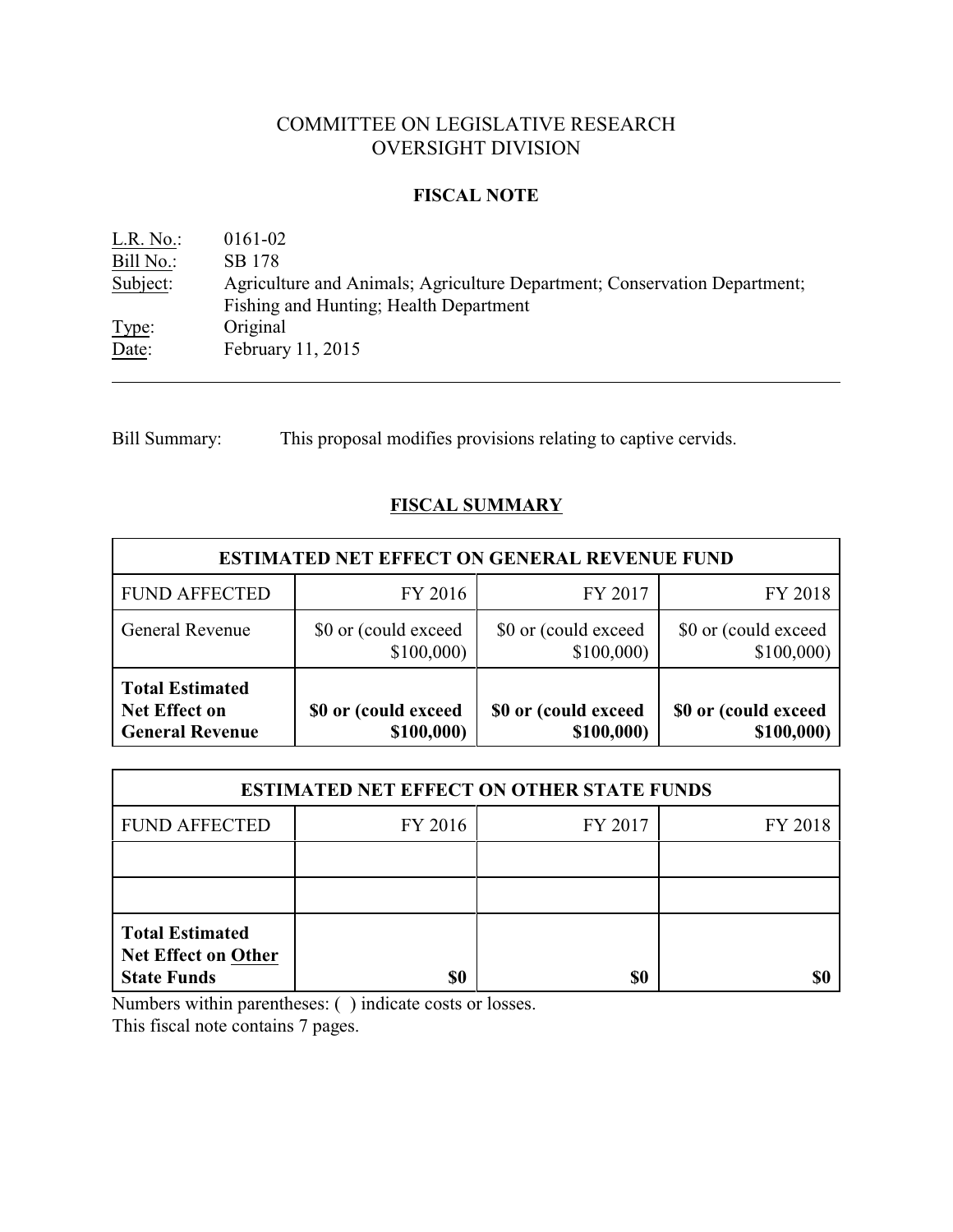L.R. No. 0161-02 Bill No. SB 178 Page 2 of 7 February 11, 2015

| <b>ESTIMATED NET EFFECT ON FEDERAL FUNDS</b>                        |         |         |         |  |  |
|---------------------------------------------------------------------|---------|---------|---------|--|--|
| <b>FUND AFFECTED</b>                                                | FY 2016 | FY 2017 | FY 2018 |  |  |
|                                                                     |         |         |         |  |  |
|                                                                     |         |         |         |  |  |
| <b>Total Estimated</b><br>Net Effect on All<br><b>Federal Funds</b> | \$0     | \$0     |         |  |  |

| <b>ESTIMATED NET EFFECT ON FULL TIME EQUIVALENT (FTE)</b>    |         |         |         |  |  |
|--------------------------------------------------------------|---------|---------|---------|--|--|
| <b>FUND AFFECTED</b>                                         | FY 2016 | FY 2017 | FY 2018 |  |  |
|                                                              |         |         |         |  |  |
|                                                              |         |         |         |  |  |
| <b>Total Estimated</b><br><b>Net Effect on</b><br><b>FTE</b> |         |         |         |  |  |

 $\boxtimes$  Estimated Net Effect (expenditures or reduced revenues) expected to exceed \$100,000 in any of the three fiscal years after implementation of the act.

| <b>ESTIMATED NET EFFECT ON LOCAL FUNDS</b>            |  |  |  |  |  |
|-------------------------------------------------------|--|--|--|--|--|
| FY 2016<br>FY 2017<br><b>FUND AFFECTED</b><br>FY 2018 |  |  |  |  |  |
| \$0<br>\$0<br><b>Local Government</b>                 |  |  |  |  |  |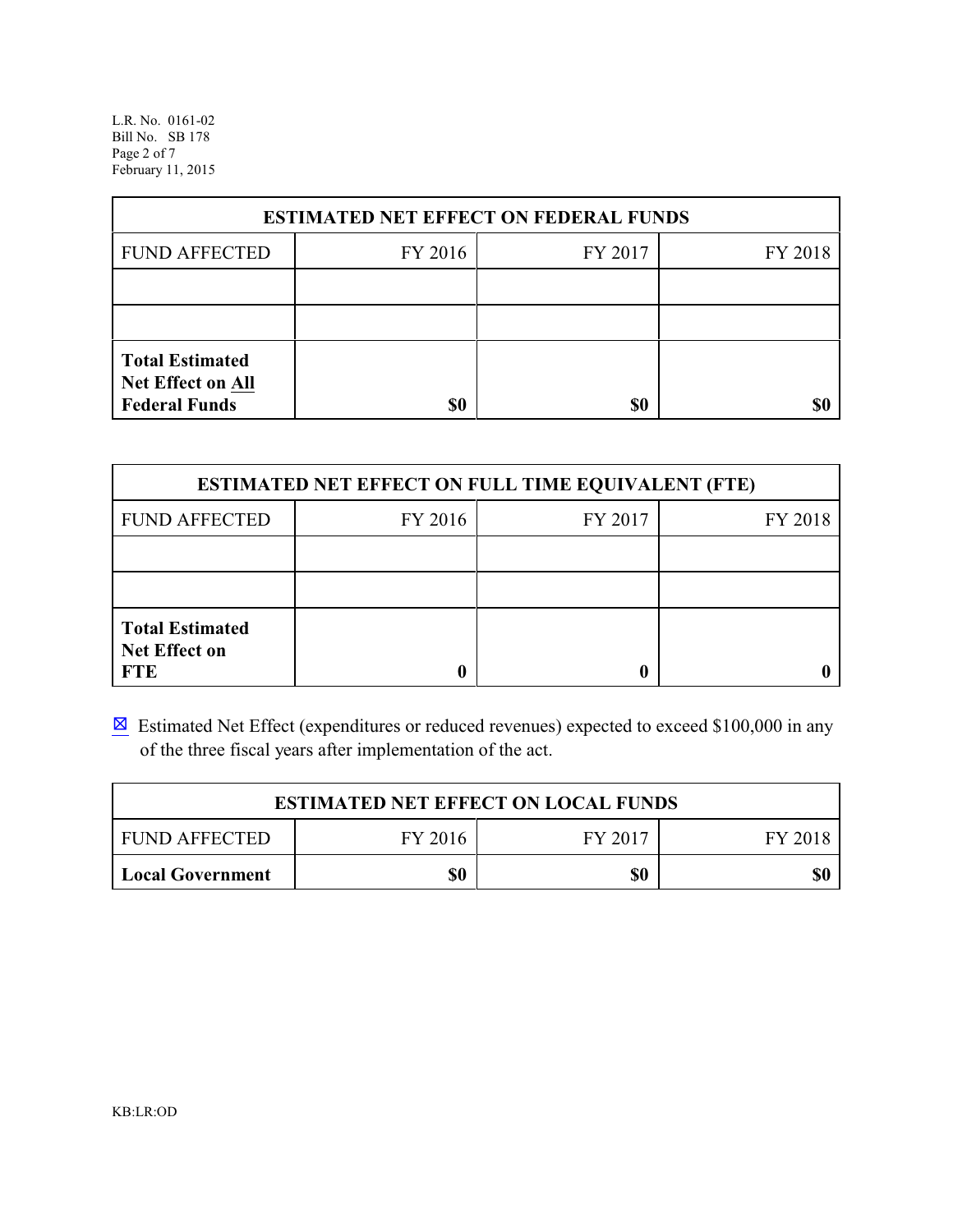L.R. No. 0161-02 Bill No. SB 178 Page 3 of 7 February 11, 2015

## **FISCAL ANALYSIS**

#### ASSUMPTION

§§ 144.010, 196.162, 262.900, 265.300, 265.420, 265.550, 267.565, and 277.020 - Captive Cervids:

Officials from the **Department of Conservation (MDC)** assume an unknown fiscal impact from this proposal.

**Oversight** assumes no direct fiscal impact to MDC from this proposal.

Officials from the **Department of Agriculture (AGR)** assume an unknown fiscal impact because it is difficult to estimate the level of demand for state meat inspection services for captive cervids.

AGR assumes if the demand for captive cervids is minimal, it could be accommodated with existing staff. However, additional staff would be required if there is substantial demand for meat inspection services for captive cervids.

**Oversight** assumes this proposal could increase demand for meat inspection services provided by the AGR State Meat and Poultry Inspection Program by adding cervids to the definition of livestock.

**Oversight** notes in FY13 AGR reported having 10.5 inspectors who provide inspection services to 36 official meat processing establishments and 146 custom exempt facilities with a salary range between \$41,000 and \$50,000.

**Oversight** assumes an additional 2 FTE for meat inspections for AGR would result in a cost of approximately \$100,000 or more to the General Revenue Fund.

**Oversight** assumes the fiscal impact of this proposal is \$0 or could exceed \$100,000 cost, if additional demand for meat processing inspectors is needed.

Officials from the **Department of Natural Resources (DNR)** assume this proposal would add captive cervids to the definition of livestock. This proposal would allow the sale of captive cervids to be exempt from sales tax.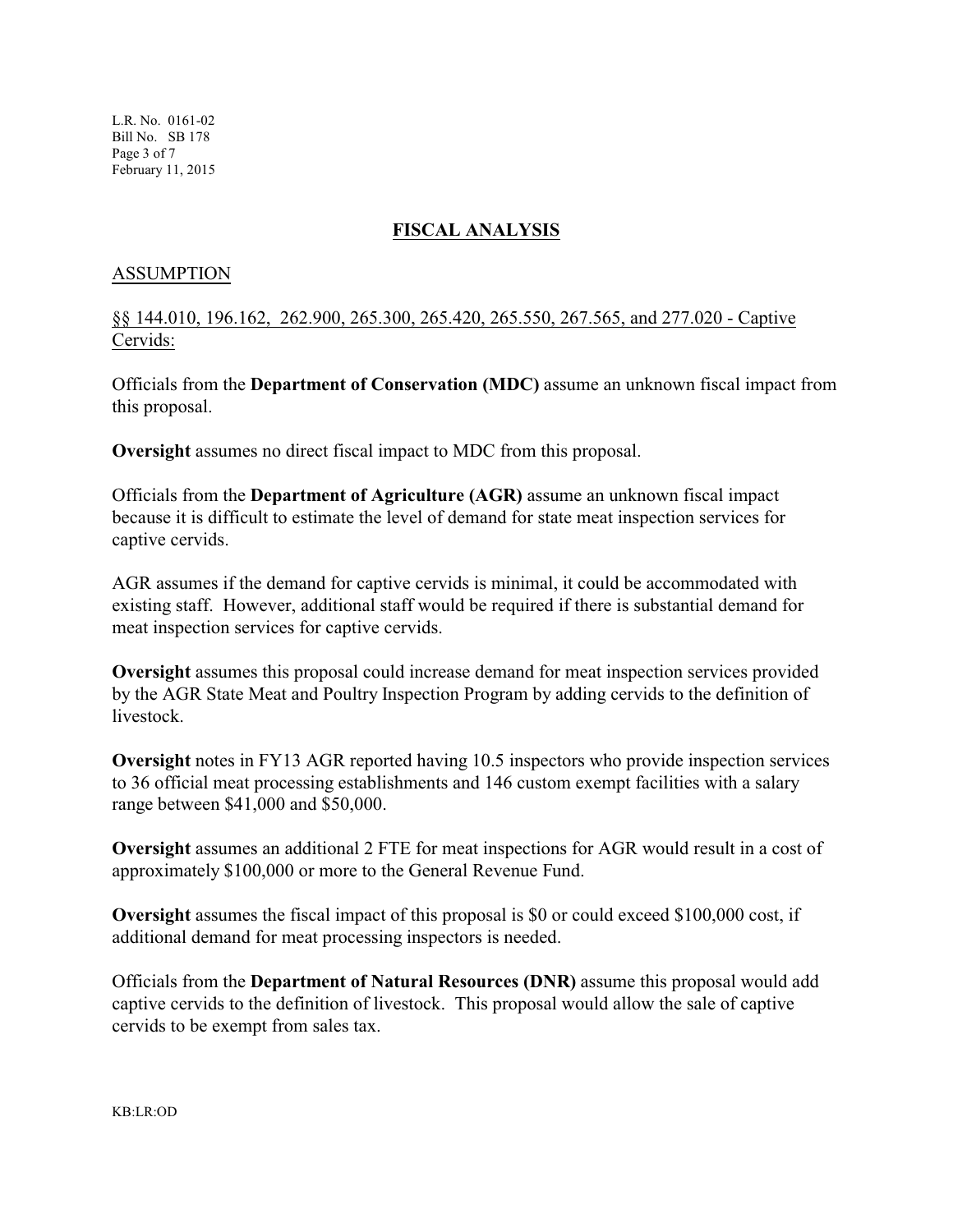L.R. No. 0161-02 Bill No. SB 178 Page 4 of 7 February 11, 2015

#### ASSUMPTION (continued)

DNR's Parks and Soils Sales Tax Funds are derived from one-tenth of one percent sales and use tax pursuant to Article IV Section 47(a) of the Missouri Constitution. Therefore, any additional sales and use tax exemption would be a loss to the Parks and Soils Sales Tax Funds.

DNR assumes providing state and local sales and use tax exemptions as stated in this proposal decreases the amount of funding available in the Parks and Soils Sales Tax Funds. These funds have been used for the acquisition and development, maintenance and operation of state parks and historic sites and to assist agricultural landowners through voluntary programs.

DNR assumes the Department of Revenue and Office of Administration - Division of Budget and Planning will provide a more detailed account of the fiscal impact that would result from this proposal.

Officials from the **Office of Administration - Division of Budget and Planning (B&P)** assume if a sales tax exemption occurs as a result of the revised definition of livestock in Section 144.010 there will likely be an unknown negative impact on general revenue (DOR reports that captive cervids are currently not distinguished as livestock for tax purposes).

B&P assumes the revised definition of livestock in Section 262.900 relating to Urban Agriculture Zones could redirect some local sales taxes and limit growth in property tax revenues for the Blind Pension Fund and local governments, including school districts, if levies are not otherwise adjusted.

Officials from the **Department of Revenue** assume the proposal would have no direct fiscal impact.

**Oversight** assumes under current law (Sec. 144.010.1 RSMo.) and the Wildlife Code (3 CSR 10- 4.110) harvested captive white-tailed deer or cervids are defined as wildlife, cannot be sold, and not subject to sales tax. Defining captive cervids as livestock and exempting the sale of harvested captive cervid meat from sales tax would have no direct fiscal impact on the General Revenue Fund, Blind Pension Fund, local governments, and school districts.

Officials at the **Office of Attorney General (AGO)** assumes it may be responsible for providing legal representation to state agencies in litigation that may arise from this proposal. AGO assumes that costs are unknown. AGO assumes that any potential costs can be absorbed with existing resources. AGO may seek additional appropriations if the proposal results in a significant number of cases.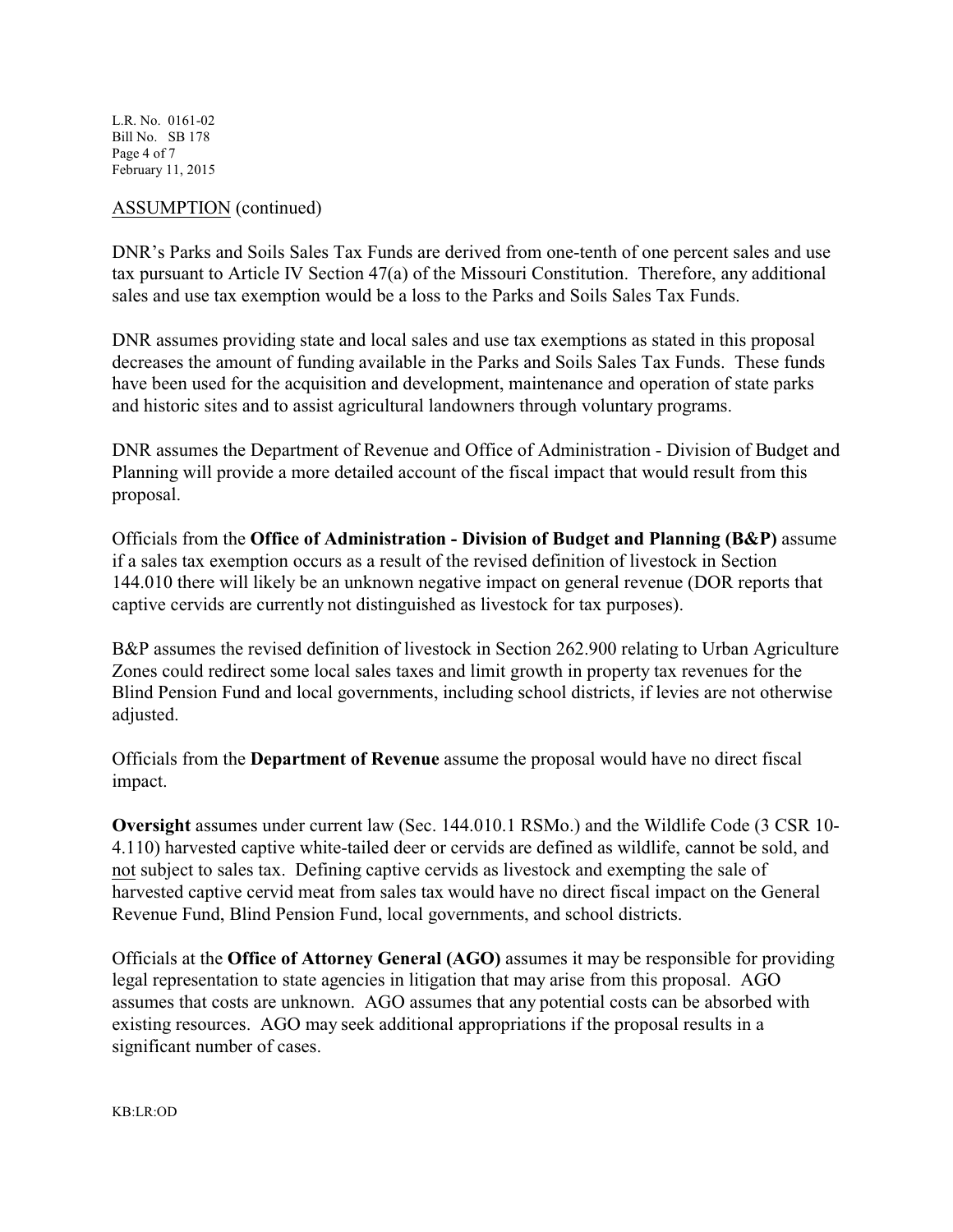L.R. No. 0161-02 Bill No. SB 178 Page 5 of 7 February 11, 2015

#### ASSUMPTION (continued)

**Oversight** assumes the AGO could absorb any potential costs related to this proposal.

Officials from the **Office of the Secretary of State (SOS)** state many bills considered by the General Assembly include provisions allowing or requiring agencies to submit rules and regulations to implement the act. The SOS is provided with core funding to handle a certain amount of normal activity resulting from each year's legislative session. The fiscal impact for this fiscal note to the SOS for Administrative Rules is less than \$2,500. The SOS recognizes that this is a small amount and does not expect that additional funding would be required to meet these costs. However, the SOS also recognizes that many such bills may be passed by the General Assembly in a given year and that collectively the costs may be in excess of what the office can sustain with the core budget. Therefore, the SOS reserves the right to request funding for the cost of supporting administrative rules requirements should the need arise based on a review of the finally approved bills signed by the governor.

**Oversight** assumes the SOS could absorb the costs of printing and distributing regulations related to this proposal. If multiple bills pass which require the printing and distribution of regulations at substantial costs, the SOS could request funding through the appropriation process.

Officials from the **Department of Health and Senior Services**, **Department of Revenue**, and the **Joint Committee on Administrative Rules** each assume the proposal would not fiscally impact their respective agencies.

| <b>ESTIMATED NET EFFECT ON THE</b><br><b>GENERAL REVENUE FUND</b> | \$0 or (could<br>exceed<br>\$100,000) | \$0 or (could<br>exceed<br>\$100,000) | \$0 or (could<br>exceed<br>\$100,000) |
|-------------------------------------------------------------------|---------------------------------------|---------------------------------------|---------------------------------------|
| Cost - AGR<br>§ 196.162 - Additional State Meat<br>Inspectors     | \$0 or (could<br>exceed<br>\$100,000  | \$0 or (could<br>exceed<br>\$100,000  | \$0 or (could<br>exceed<br>\$100,000  |
| FISCAL IMPACT - State Government<br><b>GENERAL REVENUE FUND</b>   | FY 2016<br>$(10 \text{ Mo.})$         | FY 2017                               | FY 2018                               |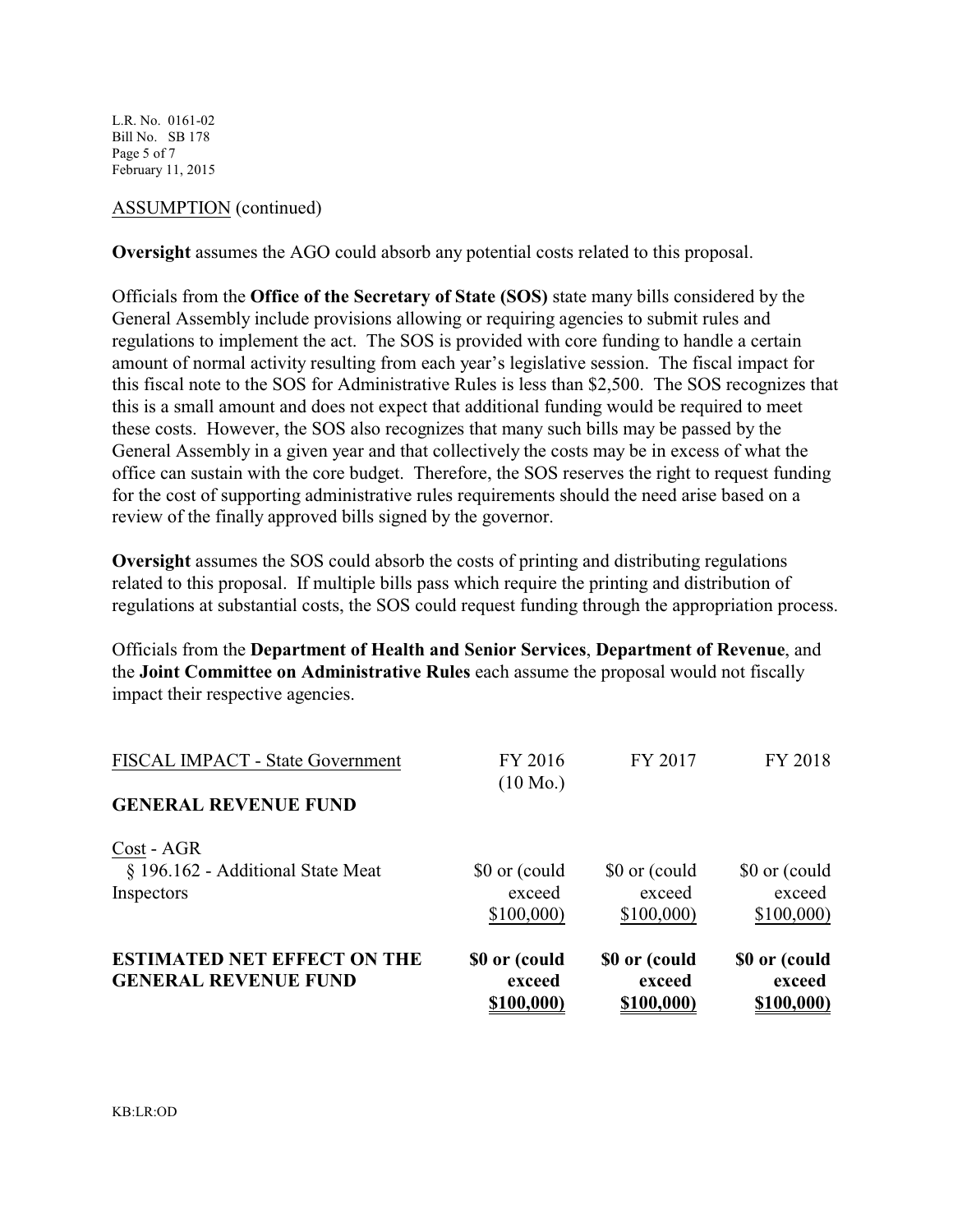L.R. No. 0161-02 Bill No. SB 178 Page 6 of 7 February 11, 2015

| FISCAL IMPACT - Local Government | FY 2016<br>$(10 \text{ Mo.})$<br><u>\$0</u> | FY 2017<br><u>\$0</u> | FY 2018<br><u>\$0</u> |
|----------------------------------|---------------------------------------------|-----------------------|-----------------------|
|                                  |                                             |                       |                       |

## FISCAL IMPACT - Small Business

## §§ 144.010, 196.162, 262.900, 265.300, 265.420, 265.550, 267.565, and 277.020 - Captive Cervids:

Direct fiscal impact to small businesses that raise elk or cervids for processing would be expected as a result of this proposal.

## FISCAL DESCRIPTION

## §§ 144.010, 196.162, 262.900, 265.300, 265.420, 265.550, 267.565, and 277.020 - Captive Cervids:

This proposal adds captive cervids to the definition of livestock. This proposal allows the sale of captive cervids to be exempt from sales tax, allows captive cervids to be considered livestock for the purposes of urban agricultural zones, subjects captive cervids to the Missouri Livestock Disease Control and Eradication law, the Missouri Livestock Marketing Law, and regulation and marketing of agricultural products.

Currently, captive wildlife is defined to include captive white-tailed deer and captive elk. This proposal specifies that the term captive wildlife only include captive cervids and captive elk classified as wildlife and not as livestock.

This proposal allows captive cervid meat to be sold so long as the captive cervids are commercially raised for food, are inspected by the Department of Health and Senior Services and the Department of Agriculture, and are inspected by the USDA in accordance with federal regulations. The meat shall also be labeled accordingly.

This proposal requires that commercial plants that slaughter captive cervids to keep certain records, including the cervid's official federal identification tag. If the captive cervid does not have an official federal identification tag, the commercial plant shall not slaughter the animal and shall notify the Department of Agriculture.